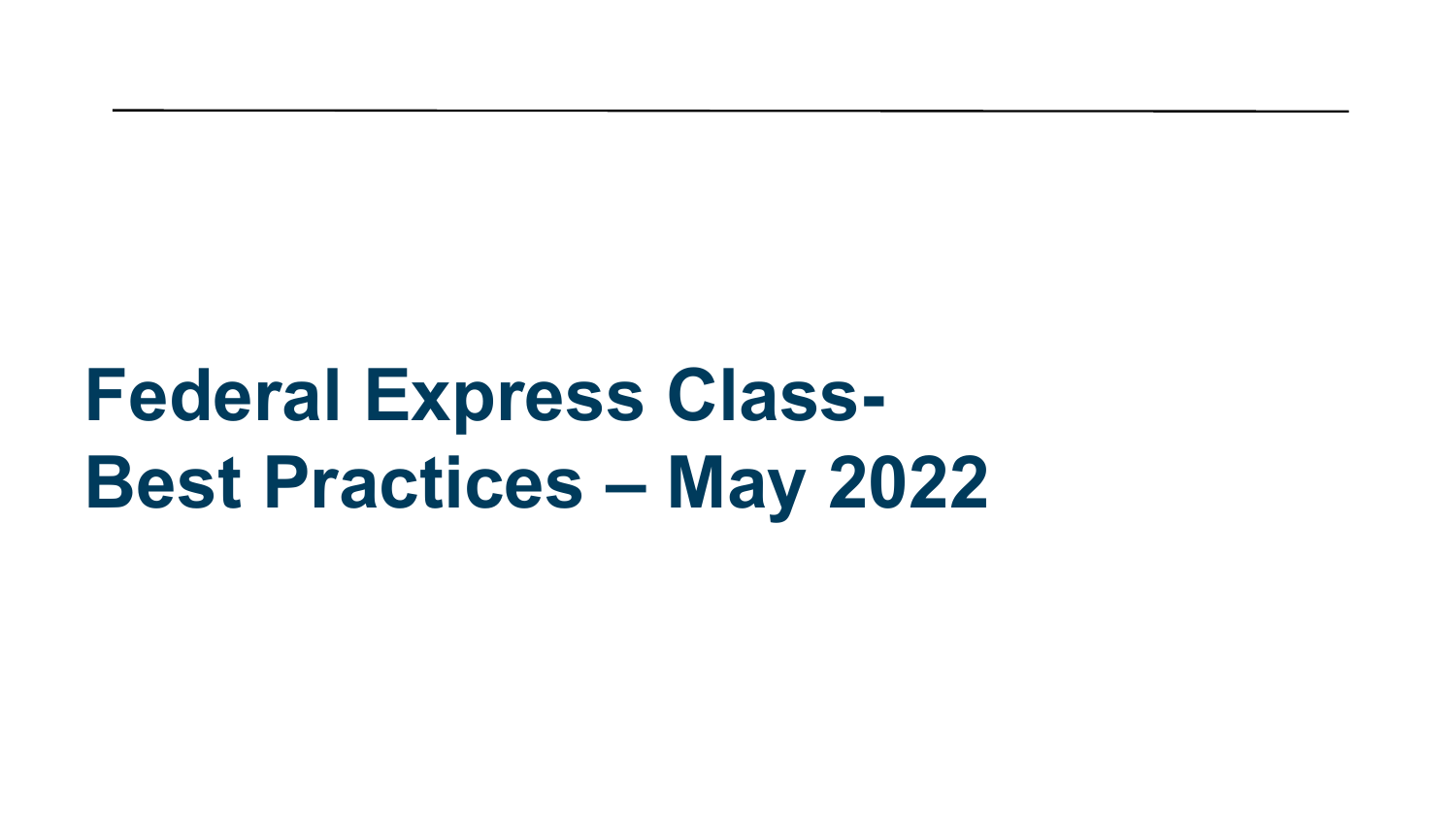## **Federal Express Class**

### *Best Practices*

During training event:

- State in presentation and tell audience members that this presentation will recorded in FAI CSOD as an Federal Express Class.
	- Inform attendees that they will see a Fed Express class (FEX-XXX-XXX) and CLPs for today's session on their transcript. \*No action needed on their part\*.
	- Inform attendees that it is important that the email provided for today's training must match their FAI CSOD email of record and they must also be active FAI CSOD users.
		- Prior to training session think about how you may address or request updated emails.
	- Inform attendees they **should not** submit external training activity request
	- Certificates for training session **should not be provided,** this will assist with reducing confusion that can occur with External CL Activity Requests.

**\* Student may need to update CSOD account and email to correspond to their agency email of record to support Federal Express Class functionality. Students must be active users in CSOD\*.**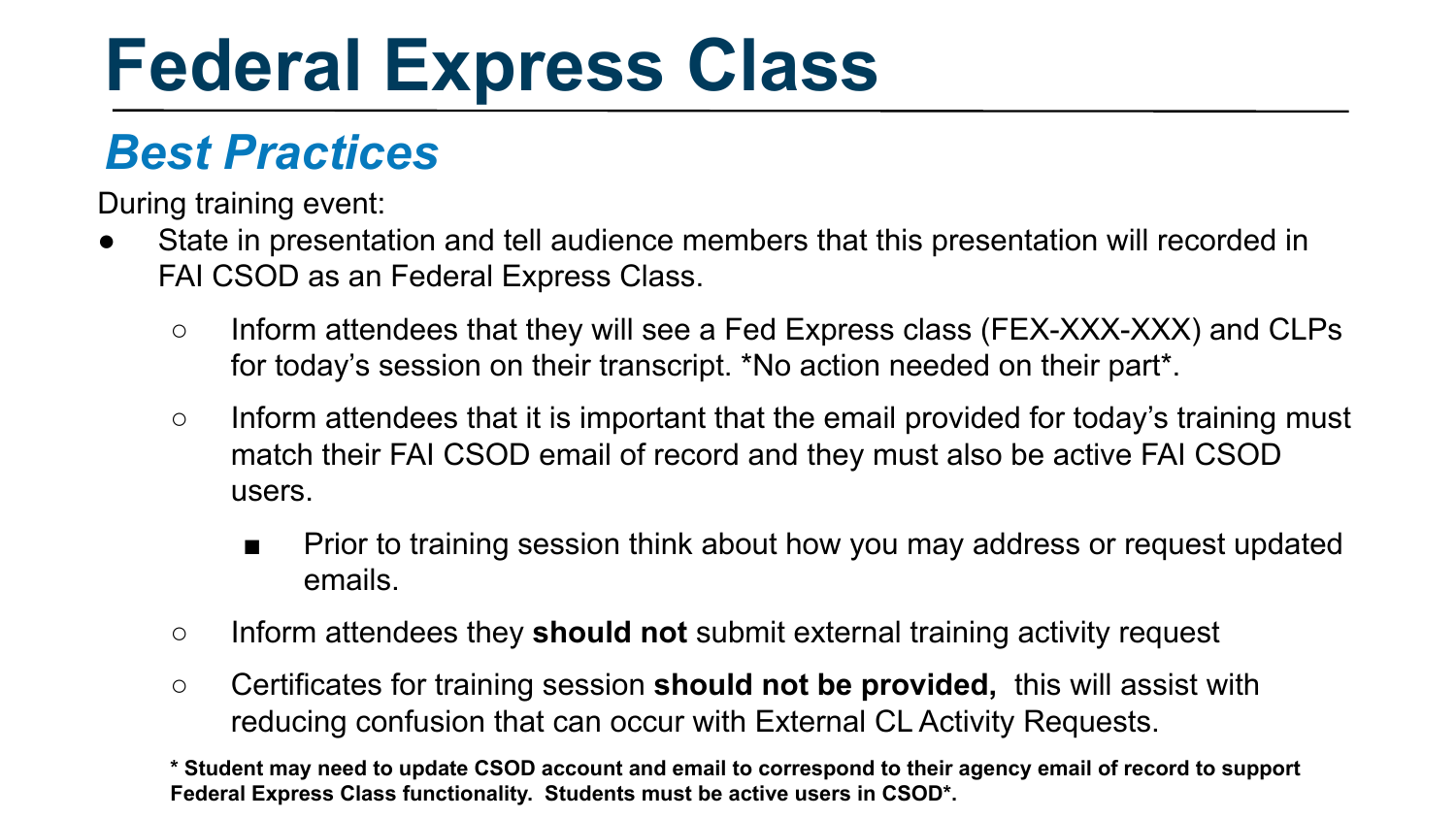### **Federal Express Class**

#### *Best Practices*

After establishing Federal Express Class:

- Email attendees sharing the Fed Express Number and title and inform attendees that the Express Class has been recorded and can be viewed on their transcript.
- Provide a POC name and email address for questions
- Email attendees that their email was not compatible (or other issue), and notify them they did not receive Express class credit for training
	- Participants **can be provided a certificate** with instructions that they can request via External CL Training Activity Request.
	- Encourage participants **to include email notification** as an attachment as part of their External Training Request